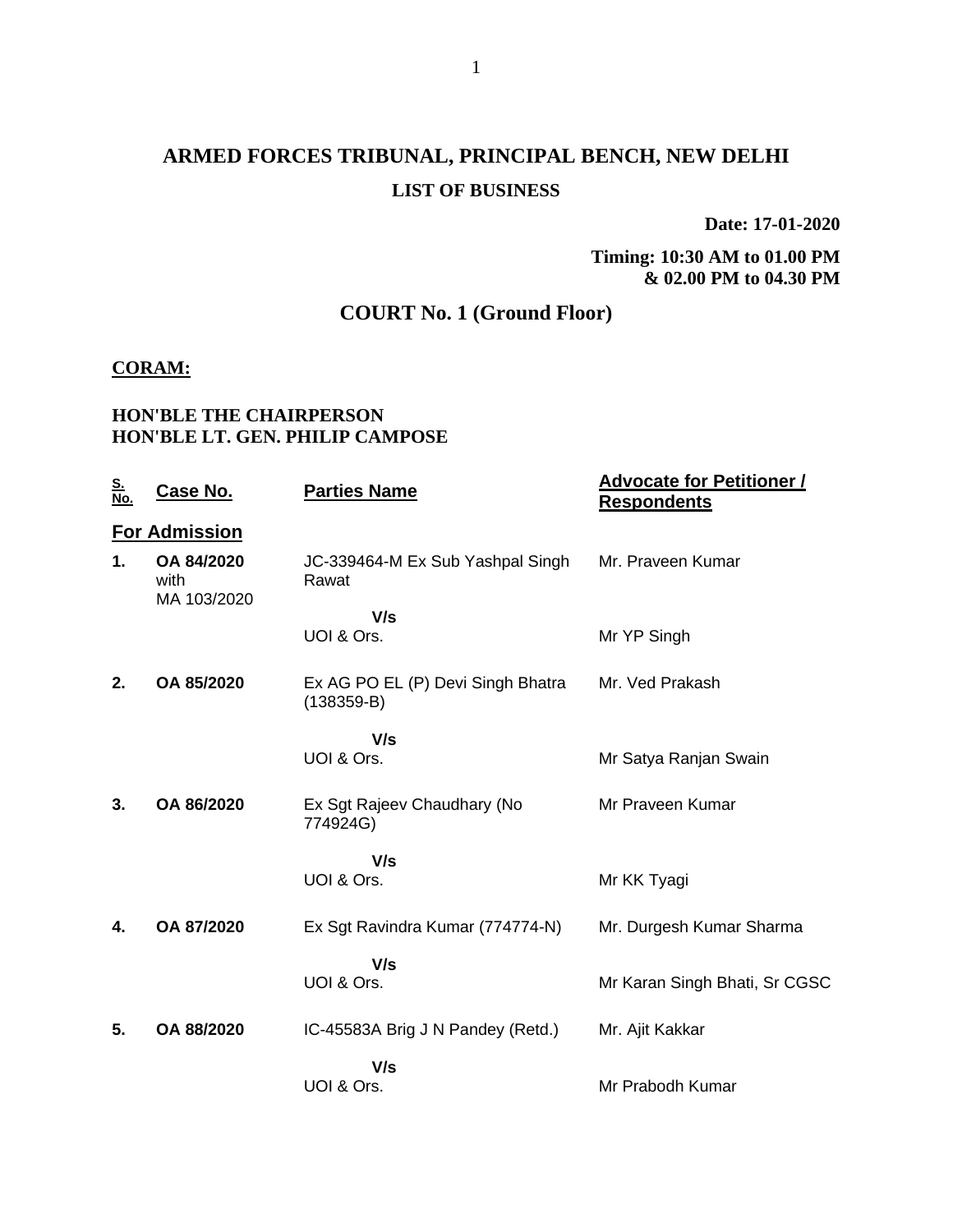| 6.  | OA 89/2020  | Ex AC (U/T) Ajay Chaurasia (No<br>7000887K)            | Mr Ajit Kakkar                           |
|-----|-------------|--------------------------------------------------------|------------------------------------------|
|     |             | V/s<br>UOI & Ors.                                      | Mr Arvind Patel                          |
| 7.  | OA 99/2020  | Sep R Mahendran (10452900-K)                           | Mr. Narender Kaushik & Pankaj<br>Kaushik |
|     |             | V/s<br>UOI & Ors.                                      | Mr. Shyam Narayan                        |
| 8.  | OA 100/2020 | Nk (DSC) Sasidharan Pillai S (No<br>1084911 P)         | Mr Ved Prakash                           |
|     |             | V/s<br>UOI & Ors.                                      | Mr. Prabodh Kumar                        |
| 9.  | OA 101/2020 | Sep/DSC Abhilash Kumar (No<br>15369263 P)              | Mr US Maurya                             |
|     |             | V/s<br>UOI & Ors.                                      | Mr. J S Rawat                            |
| 10. | OA 102/2020 | No. 14804615-A Sep/DSC Prakash<br>Tiwari               | Mr. U S Maurya                           |
|     |             | V/s<br>UOI & Ors.                                      | Mr. V S Tomar                            |
| 11. | OA 103/2020 | No. 1080355-M L/Nk/DSC Ravindra<br><b>Kumar Pandey</b> | Mr. U S Maurya                           |
|     |             | V/s<br>UOI & Ors.                                      | Mr. Satya Ranjan Swain                   |
| 12. | OA 104/2020 | No. 14824933-L Sep/DSC Kamatham<br>Venkataiah          | Mr. U S Maurya                           |
|     |             | V/s<br>UOI & Ors.                                      | Mr. Shyam Narayan                        |
| 13. | OA 105/2020 | No 10545394W LNk/DSC Chain Singh Mr US Maurya          |                                          |
|     |             | V/s<br>UOI & Ors.                                      | Mr. Arvind Patel                         |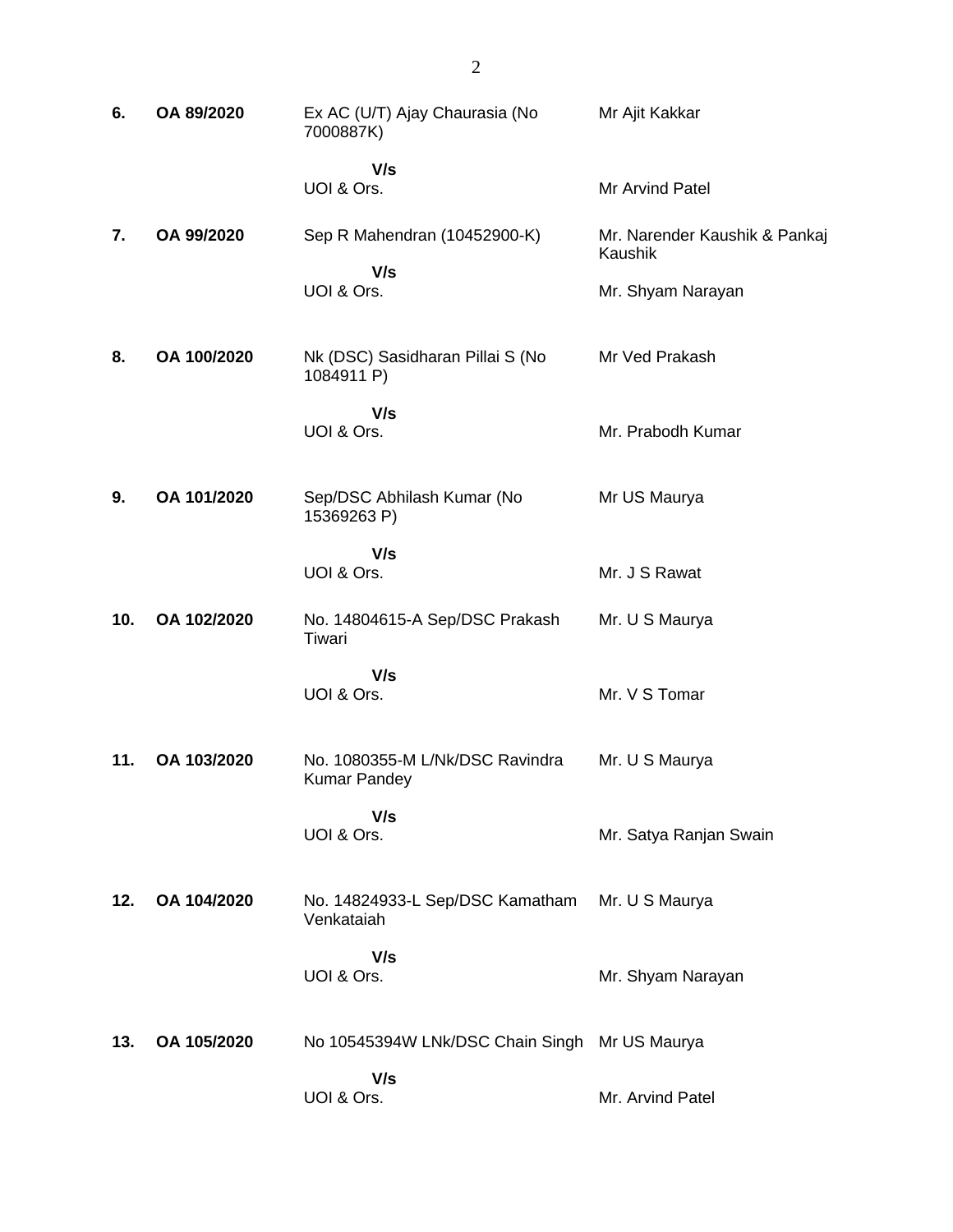| 14. | OA 106/2020                        | No. 2887862-A L/Nk Rakesh Singh<br>Bhadauriya        | Mr. A K Chauhan & Mr. O S<br>Punia |
|-----|------------------------------------|------------------------------------------------------|------------------------------------|
|     |                                    | V/s<br>UOI & Ors.                                    | Ms. Jyotsna Kaushik                |
| 15. | OA 107/2020<br>with<br>MA 121/2020 | Hav Ranjeet Singh (Retd)<br>(No.2485007Y)            | Ms Archana Ramesh                  |
|     |                                    | V/s<br>UOI & Ors.                                    | Mr. Neeraj, Sr. CGSC               |
| 16. | OA 126/2020                        | Ex Nk/DSC M Murugesan (No<br>15301691 P)             | Mr US Maurya                       |
|     |                                    | V/s<br>UOI & Ors.                                    | None                               |
| 17. | OA 129/2020                        | JC-353515-A Nb Sub Chandra Sen<br>Verma              | Ms. Archana Ramesh                 |
|     |                                    | V/s<br>UOI & Ors.                                    | None                               |
|     | <b>For Orders</b>                  |                                                      |                                    |
| 18. | MA 142/2020<br>in.<br>OA 866/2017  | IC-24624L Lt Col Surendra Madhok<br>(Retd.)          | Mr. Adarsh Kumar Tiwari            |
|     |                                    | V/s<br>UOI & Ors.                                    | Mr. S D Windlesh                   |
| 19. | MA 143/2020<br>in                  | No. 263904 LAC Som Prakash (Retd) Mr. Manoj Kr Gupta |                                    |
|     | OA 194/2019                        | V/s<br>UOI & Ors.                                    | Mr. Prabodh Kumar                  |
| 20. | MA 144/2020<br>ın                  | IC-48474Y Col K R Verma (Retd.)                      | In Person                          |
|     | OA 403/2019                        | V/s<br>UOI & Ors.                                    | Mr. Karan Singh Bhati              |
|     | <b>For Hearing</b>                 |                                                      |                                    |
| 21. | OA 778/2019                        | JC-770041N Sub/M Tech (Comn)<br>Anuj Kumar           | Mr. S S Pandey & Associates        |
|     |                                    | V/s<br>UOI & Ors.                                    | Mr SP Sharma                       |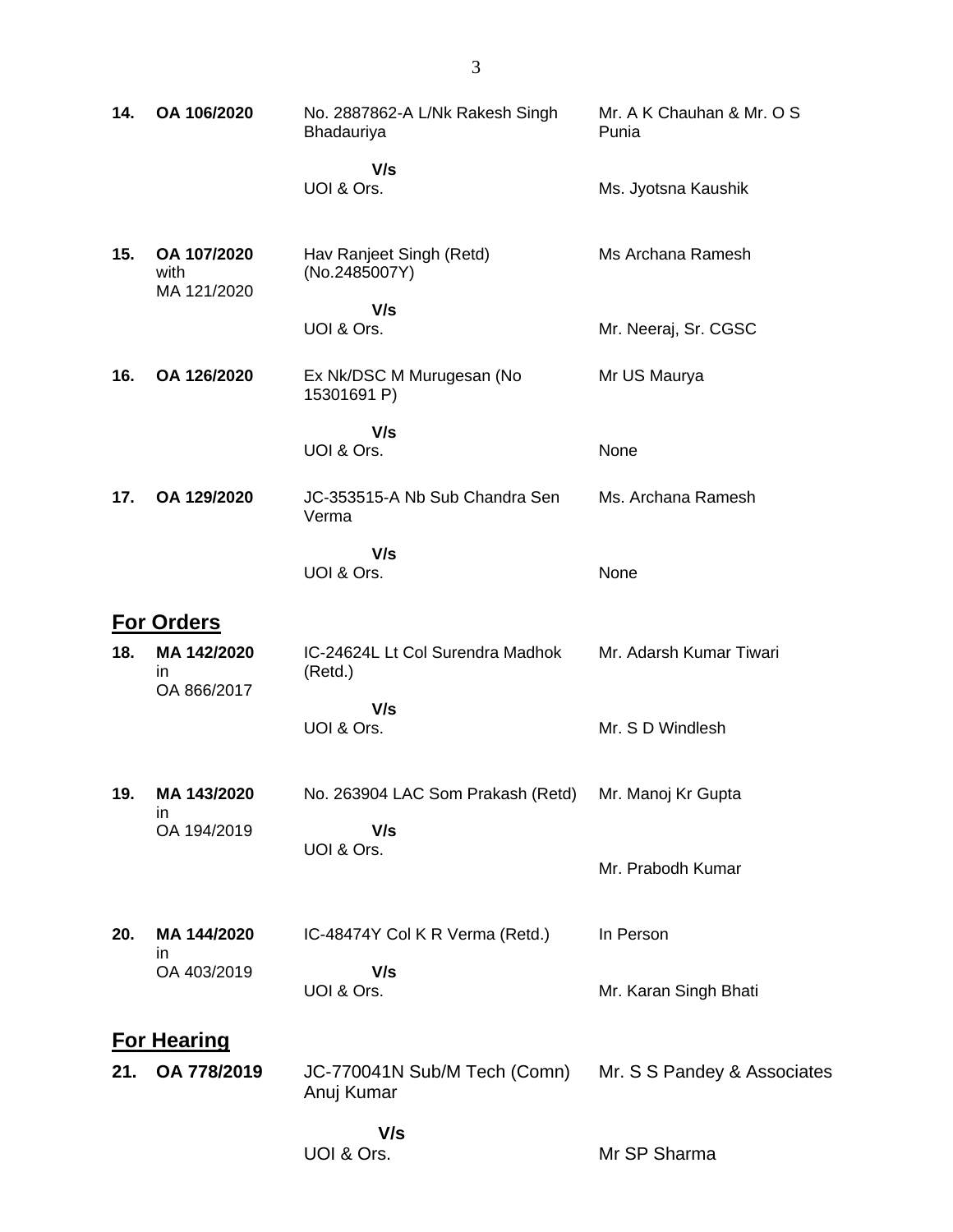| 22. | OA 1398/2019                         | Nb Sub Muralidharan B (JC 768203 Mr Ajit Kakkar & Associates<br>P) |                                               |
|-----|--------------------------------------|--------------------------------------------------------------------|-----------------------------------------------|
|     |                                      | V/s                                                                |                                               |
|     |                                      | UOI & Ors.                                                         | Mr. Tarunvir Singh Khehar                     |
| 23. | OA 1871/2019<br>with<br>MA 2735/2019 | No. 50621-Y Cdr Mukund Narayan<br>Yeolekar (Retd.)                 | Mr. Suhaas Ratna Joshi & Mr.<br>Vaibhav Joshi |
|     |                                      | V/s                                                                |                                               |
|     |                                      | UOI & Ors.                                                         | Mr. Neeraj, Sr. CGSC                          |
| 24. | OA 1872/2019<br>with<br>MA 2736/2019 | No. 40714-F Cdr Ram Kumar Jha<br>(Retd.)                           | Mr. Suhaas Ratna Joshi &<br>Mr. Vaibhay Josh  |
|     |                                      | V/s                                                                |                                               |
|     |                                      | UOI & Ors.                                                         | None                                          |
| 25. | OA 1873/2019<br>with<br>MA 2737/2019 | Cdr Ishwar Chandra Sharma (Retd)<br>(No 40609 T)                   | Mr Suhaas Ratna Joshi &<br>Vaibhav Joshi      |
|     |                                      | V/s                                                                |                                               |
|     |                                      | UOI & Ors.                                                         | Mr Harish V Shankar                           |
| 26. | OA 1874/2019<br>with<br>MA 2738/2019 | Cdr Madhukar Joshi (Retd) (No<br>$02053 - R$                       | Mr. Suhaas Ratna Joshi &<br>Vaibhav Joshi     |
|     |                                      | V/s                                                                |                                               |
|     |                                      | UOI & Ors.                                                         | Mr. Harish V Shankar                          |
| 27. | OA 1875/2019<br>with<br>MA 2739/2019 | No. 40750-N Cdr Rakesh Kumar<br>(Retd.)                            | Mr. Suhaas Ratna Joshi & Mr.<br>Vaibhav Joshi |
|     |                                      | V/s                                                                |                                               |
|     |                                      | UOI & Ors.                                                         | None                                          |
| 28. | OA 1876/2019<br>with<br>MA 2740/2019 | No. 50724-F Cdr Anshuman<br>Pattanaik (Retd.)                      | Mr. Suhaas Ratna Joshi & Mr.<br>Vaibhav Joshi |
|     |                                      | V/s                                                                |                                               |
|     |                                      | UOI & Ors.                                                         | Mr. V Pattabhi Ram                            |
|     |                                      |                                                                    |                                               |
| 29. | OA 1877/2019<br>with                 | No. 40596-N Cdr Anil Kumar<br>Sharma (Retd.)                       | Mr. Suhaas Ratna Joshi & Mr.<br>Vaibhav Joshi |
|     | MA 2741/2019                         | V/s                                                                |                                               |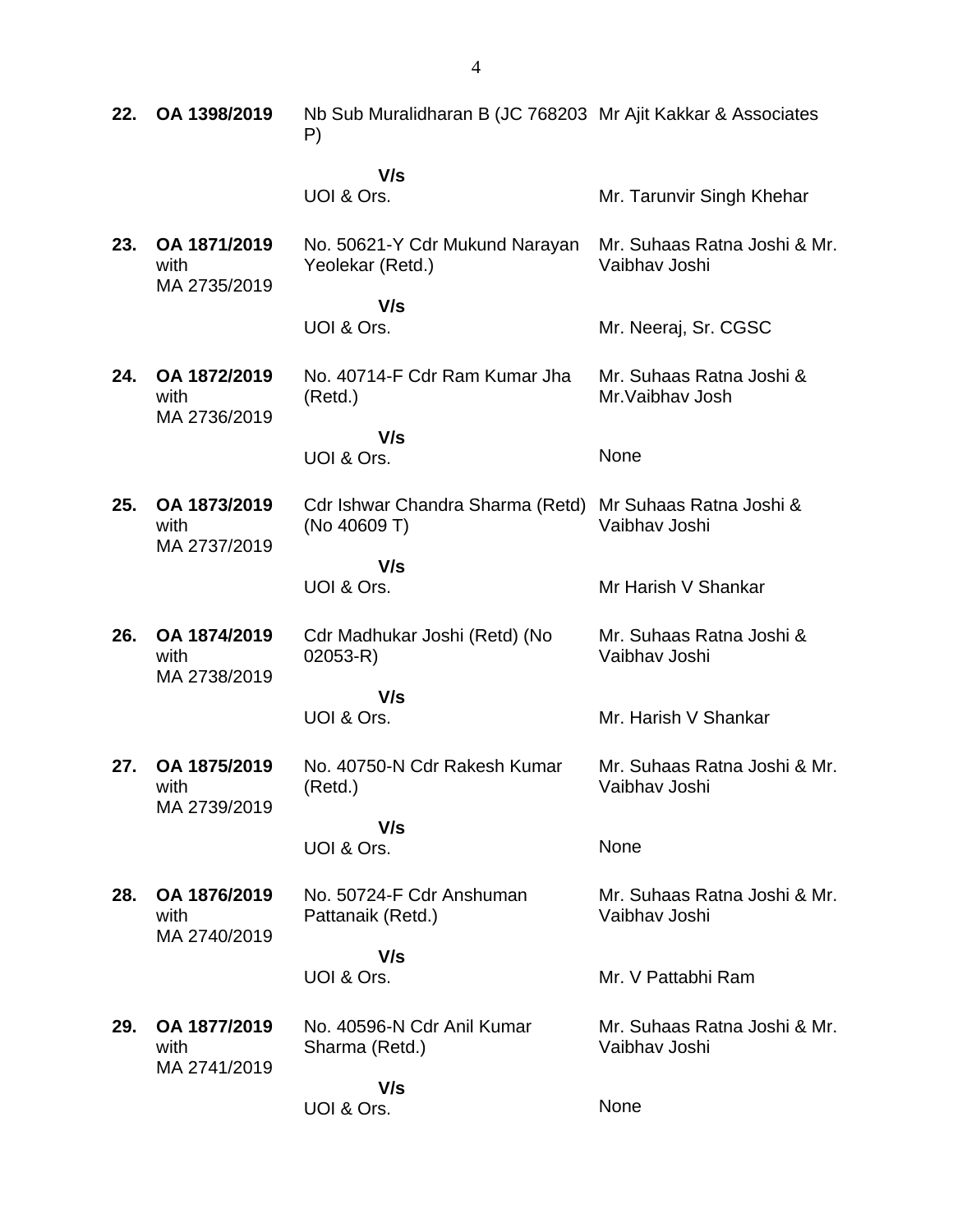| 30. | OA 1878/2019<br>with<br>MA 2742/2019 | No. 40794-N Cdr Thomas Ravi<br>Mathew (Retd.)         | Mr. Suhaas Ratna Joshi &<br>Vaibhav Joshi |
|-----|--------------------------------------|-------------------------------------------------------|-------------------------------------------|
|     |                                      | V/s<br>UOI & Ors.                                     | None                                      |
| 31. | OA 1879/2019<br>with<br>MA 2743/2019 | No. 02077W Cdr Subramanian<br>Murali Krishnan (Retd.) | Mr. Suhaas Ratna & Mr.<br>Vaibhav Joshi   |
|     |                                      | V/s                                                   |                                           |
|     |                                      | UOI & Ors.                                            | Mr. Harish V Shankar                      |
|     | <b>For Final Hearing</b>             |                                                       |                                           |
| 32. | OA (Appeal)<br>407/2010              | Ex. Col. P. K. Dutta                                  | Mr. Indra Sen Singh                       |
|     |                                      | V/s                                                   |                                           |
|     |                                      | UOI & Ors.                                            | Mr VS Tomar                               |
| 33. | TA 544/2010<br>with MA               | Maj Anand Kumar                                       | Mr. PDP Deo & Ms. Monica<br>Nagi          |
|     | 319/2011 &                           | V/s                                                   |                                           |
|     | 67/2013<br>(WP(C)<br>1600/2002)      | UOI & Ors.                                            | Mr Ashok Chaitanya                        |

### **HON'BLE THE CHAIRPERSON WILL SIT SINGLY AFTER THE BOARD OF DB IS DISCHARGED**

| <u>S.<br/>No.</u> | Case No.                                 | <b>Parties Name</b>                        | <b>Advocate for Petitioner /</b><br><b>Respondents</b> |
|-------------------|------------------------------------------|--------------------------------------------|--------------------------------------------------------|
|                   | <b>For Orders</b>                        |                                            |                                                        |
| 1.                | AT 26/2018<br>with<br>MA 2914/2019       | Ex Wg Cdr Arun Kumar Dikshit<br>(22265-G)  | Mr. U K Shandilya                                      |
|                   | in                                       | V/s                                        |                                                        |
|                   | OA 223/2017<br>(PB)                      | UOI & Ors                                  | Mr. Karan Singh Bhati, Sr.<br>CGSC                     |
| 2.                | AT 1/2020<br>$\mathsf{I}$<br>OA 506/2017 | Ex Cpl Sohan Ram Choudhary (No<br>906778L) | Mr Ajit Kakkar, Madhuri Koli &<br>Alpana Yadav         |
|                   | (RB, Jaipur)                             | V/s                                        |                                                        |
|                   |                                          | UOI & Ors                                  | None                                                   |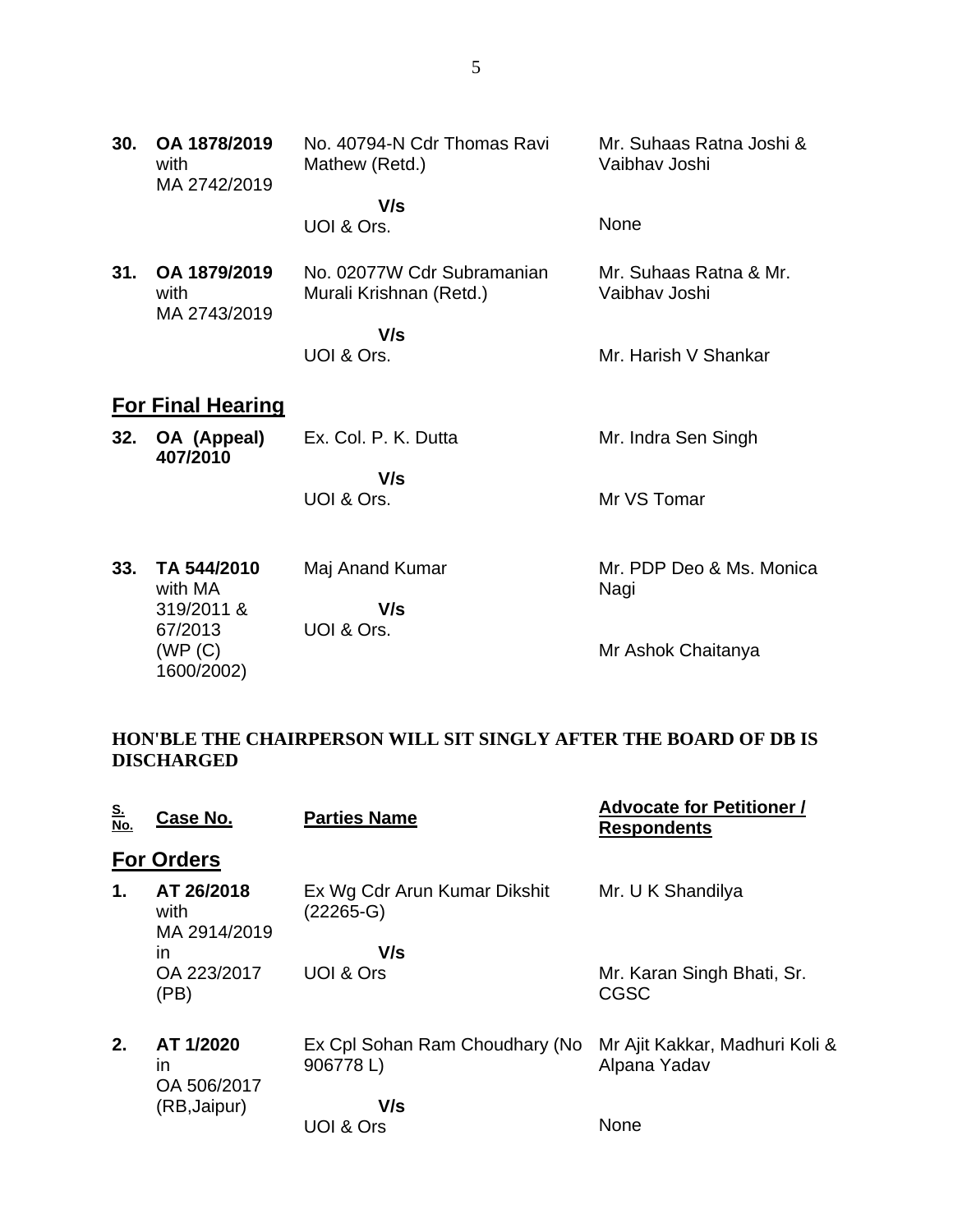| 3.  | AT 2/2020<br>ın<br>OA 610/2017 | Ex Cpl Sohan Ram Choudhary (No Mr Ajit Kakkar<br>906778L)     |                                      |
|-----|--------------------------------|---------------------------------------------------------------|--------------------------------------|
|     | (RB, Jaipur)                   | V/s<br>UOI & Ors                                              | None                                 |
| 4.  | MA 109/2020<br>in<br>OA Diary  | LNk/DSC Santosh Kumar Ojha (No<br>8824752 F)                  | Mr US Maurya                         |
|     | No.191/2020                    | V/s<br>UOI & Ors.                                             | None                                 |
| 5.  | MA 110/2020<br>in              | No. 10362181-P Sep Sham Lal (Retd.) Ms. Rashmi Sharma         |                                      |
|     | OA Diary<br>No.155/2020        | V/s<br>UOI & Ors.                                             | None                                 |
| 6.  | MA 111/2020<br>in.<br>OA Diary | No. 1580629-P L/Nk Ashit Sarkar<br>V/s                        | Mr. Arpit Gupta & Moiz Rafique       |
|     | No.7542/2019                   | UOI & Ors.                                                    | None                                 |
| 7.  | MA 128/2020<br>in.             | JC-805872N Nb Sub KS Thakran<br>V/s                           | Mr Indra Sen Singh/Abhishek<br>Singh |
|     | OA Diary<br>No.192/2020        | UOI & Ors.                                                    | None                                 |
| 8.  | MA 136/2020<br>in.<br>OA Diary | Nk/DSC A Krishna Rao (No 14553150<br>W)                       | Mr US Maurya                         |
|     | No.298/2020                    | V/s<br>UOI & Ors.                                             | None                                 |
| 9.  | MA 137/2020<br>in              | No 15373818H L/Nk Anil Kumar G                                | Mr Veerendra Mohan                   |
|     | OA Diary<br>No.317/2020        | V/s<br>UOI & Ors.                                             | None                                 |
| 10. | MA 140/2020<br>in.<br>OA Diary | JC-330874F Sub Maj/Hony Lt Sahajan<br>Mondal (Retd.)          | Ms. Archana Ramesh                   |
|     | No.223/2020                    | V/s<br>UOI & Ors.                                             | None                                 |
| 11. | MA 146/2020<br>in<br>OA Diary  | No 14565736Y Ex L/Nk/DSC<br>Shekhawat Kirpal Singh Umed Singh | Mr US Maurya                         |
|     | No.294/2020                    | V/s                                                           |                                      |

None

UOI & Ors.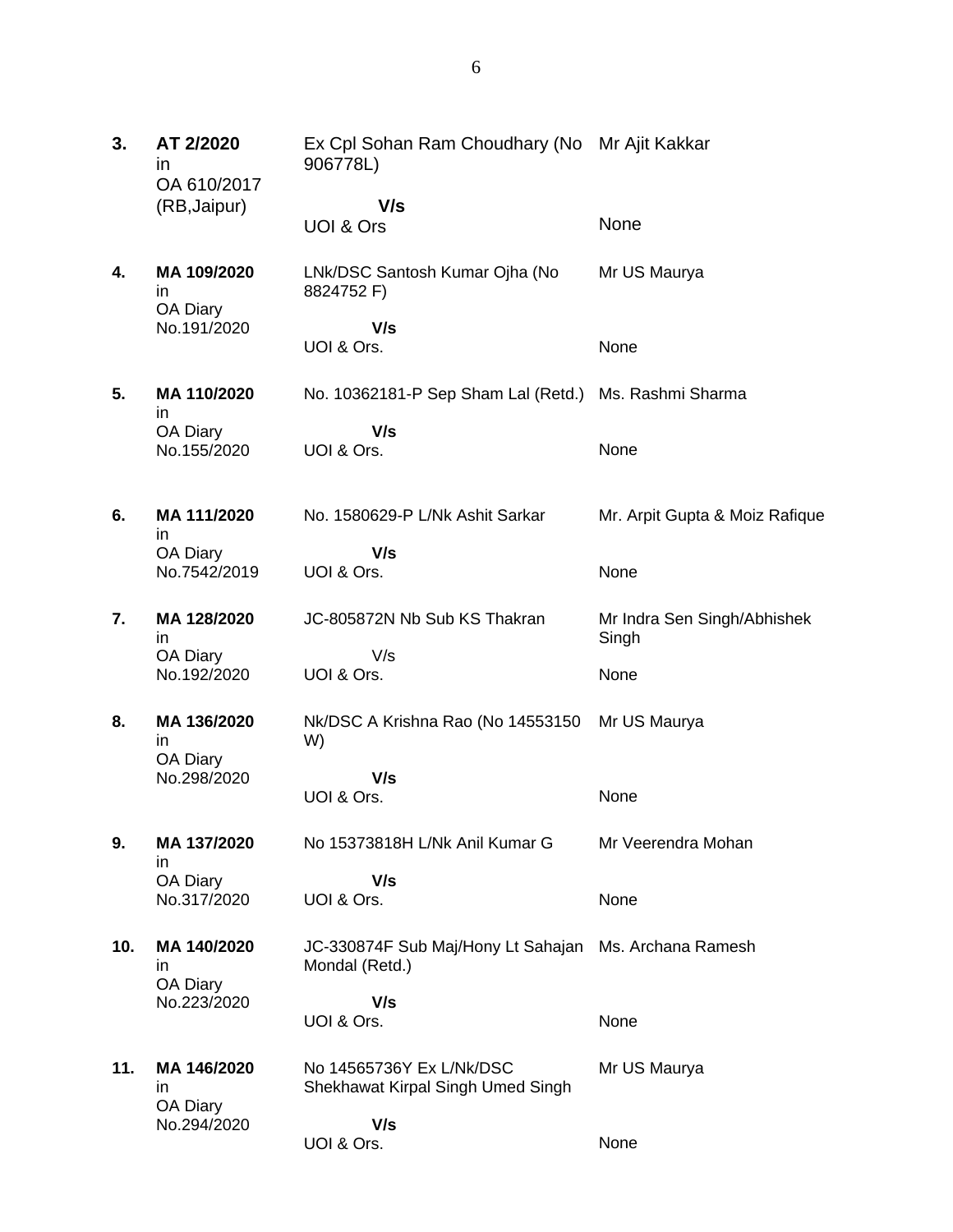| 12. | MA 147/2020<br>ın             | No. 15355938-Y Ex Nk/DSC Jami<br>Demudu                | Mr. U S Maurya    |
|-----|-------------------------------|--------------------------------------------------------|-------------------|
|     | OA Diary<br>No.299/2020       | V/s                                                    |                   |
|     |                               | UOI & Ors.                                             | None              |
| 13. | MA 148/2020<br>ın<br>OA Diary | No. 1576063-P Ex Nk/DSC Uma<br>Shankar Sharma          | Mr. U S Maurya    |
|     | No.300/2020                   | V/s<br>UOI & Ors.                                      | None              |
| 14. | MA 149/2020<br>in<br>OA Diary | No. 15307136-X Sep (DSC GD) M<br>Venkateswar Reddy     | Mr. Ved Prakash   |
|     | No.348/2020                   | V/s                                                    |                   |
|     |                               | UOI & Ors.                                             | None              |
| 15. | MA 150/2020<br>in             | No 4185929P Ex Sep/DSC Lilu Ram                        | Mr US Maurya      |
|     | OA Diary                      | V/s                                                    |                   |
|     | No.158/2020                   | UOI & Ors.                                             | None              |
| 16. | MA 151/2020<br>in<br>OA Diary | No. 13964801-Y Ex Sep/DSC Amar<br>Nath                 | Mr. U S Maurya    |
|     | No.205/2020                   | V/s                                                    |                   |
|     |                               | UOI & Ors.                                             | None              |
| 17. | MA 152/2020<br>in             | Sub Chain Singh (JC 700731 A)                          | Ms Archana Ramesh |
|     | OA Diary                      | V/s                                                    |                   |
|     | No.332/2020                   | UOI & Ors.                                             | None              |
| 18. | MA 153/2020<br>in             | No 9094248N Ex Sep/DSC Om Raj                          | Mr US Maurya      |
|     | OA Diary                      | V/s                                                    |                   |
|     | No.206/2020                   | UOI & Ors.                                             | None              |
| 19. | MA 154/2020<br>in<br>OA Diary | No. 9419934-N Ex Sep/DSC Purna<br><b>Bahadur Limbu</b> | Mr. U S Maurya    |
|     | No.188/2020                   | V/s                                                    |                   |
|     |                               | UOI & Ors.                                             | None              |
| 20. | MA 155/2020<br>in<br>OA Diary | No 5450673N Sep /DSC Shree Man<br>Pun                  | Mr US Maurya      |
|     | No.156/2020                   | V/s                                                    |                   |
|     |                               | UOI & Ors.                                             | None              |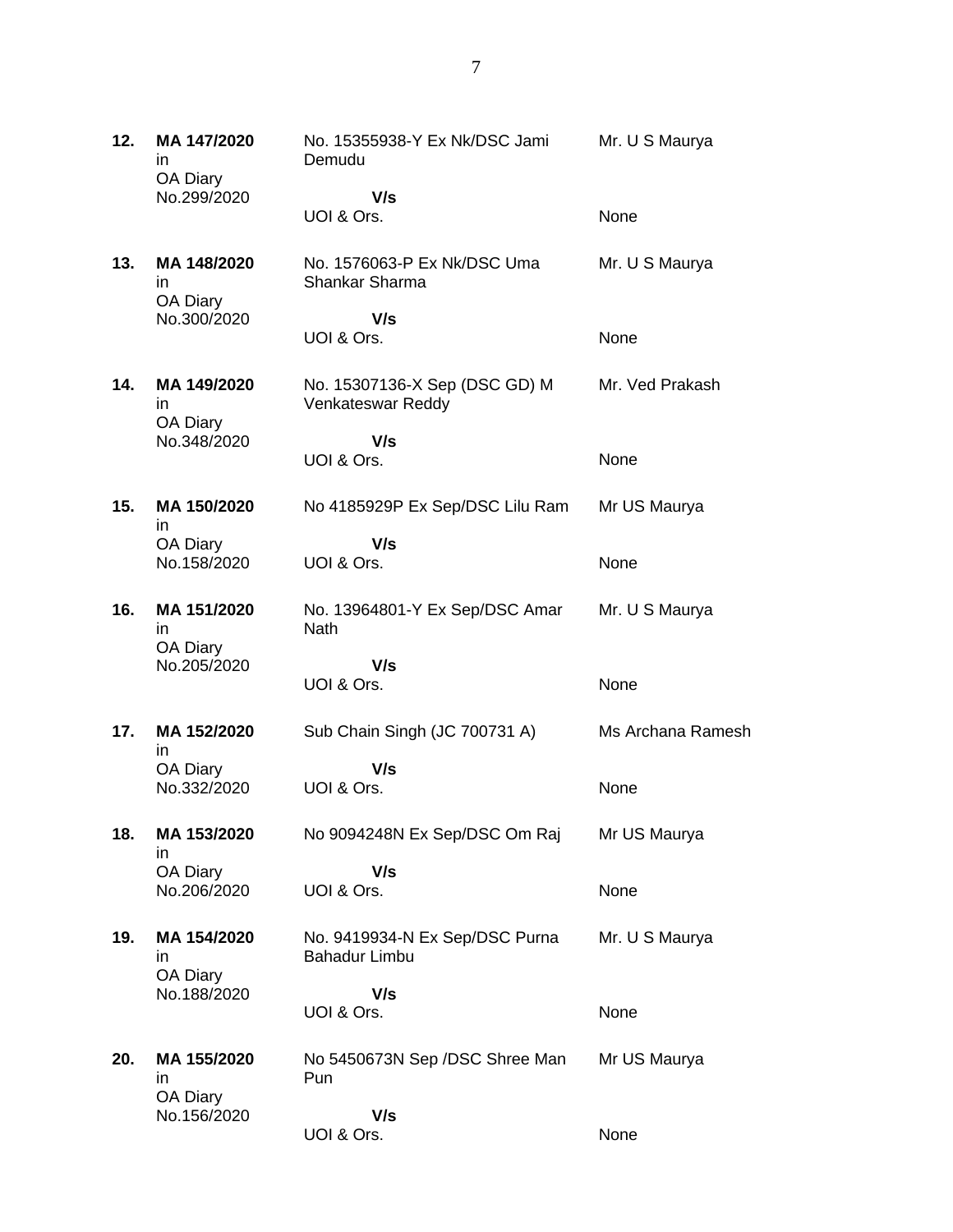# **ARMED FORCES TRIBUNAL, PRINCIPAL BENCH, NEW DELHI LIST OF BUSINESS**

**Date: 17-01-2020**

**Timing: 10:30 AM to 01.00 PM & 02.00 PM to 04.30 PM**

## **COURT No. 2 (Ground Floor)**

#### **CORAM:**

### **HON'BLE MS. JUSTICE SUNITA GUPTA HON'BLE AIR MARSHAL B.B.P. SINHA**

| <u>S.<br/>No.</u> | Case No.                 | <b>Parties Name</b>                                   | <b>Advocate for Petitioner /</b><br><b>Respondents</b> |
|-------------------|--------------------------|-------------------------------------------------------|--------------------------------------------------------|
|                   | <b>For Judgement</b>     |                                                       |                                                        |
| 1.                | OA (Appeal)<br>2394/2019 | IC-58759W Lt Col Elvin Jacob<br>(Convict)             | Mr. Anil Srivastava & Associates                       |
|                   |                          | V/s                                                   |                                                        |
|                   |                          | UOI & Ors.                                            | Mr Tarunvir Singh Khehar                               |
|                   | <b>For Admission</b>     |                                                       |                                                        |
| 2.                | OA 1236/2019             | No. 15398569-A Hav (PA) Satish<br><b>Chand Sharma</b> | Mr. Indra Sen Singh/Abhishek<br>Singh                  |
|                   |                          | V/s                                                   |                                                        |
|                   |                          | UOI & Ors.                                            | Mr Avdhesh Kumar Singh                                 |
| 3.                | OA 1239/2019             |                                                       | Mr. Indra Sen                                          |
|                   |                          | No 15152096K Hav (PA) Makrani<br>Arifmahmadkhan R     | Singh/Abhishekt Singh                                  |
|                   |                          | V/s                                                   |                                                        |
|                   |                          | UOI & Ors.                                            | Mr Niranjan Das                                        |
| 4.                | OA 1379/2019             | Sub Maj (TIFC) V Deenadayalan<br>(JC 301419 W)        | Mr SS Pandey & Associates                              |
|                   |                          | V/s                                                   |                                                        |
|                   |                          | UOI & Ors.                                            | Mr YP Singh                                            |
| 5.                | OA 1537/2019<br>with     | No 15411734F Hav AK Patel                             | Mr. Anand Kumar                                        |
|                   | MA 2478/2019 &           | V/s                                                   |                                                        |
|                   | 3319/2019                | UOI & Ors.                                            | Mr Anil Gautam                                         |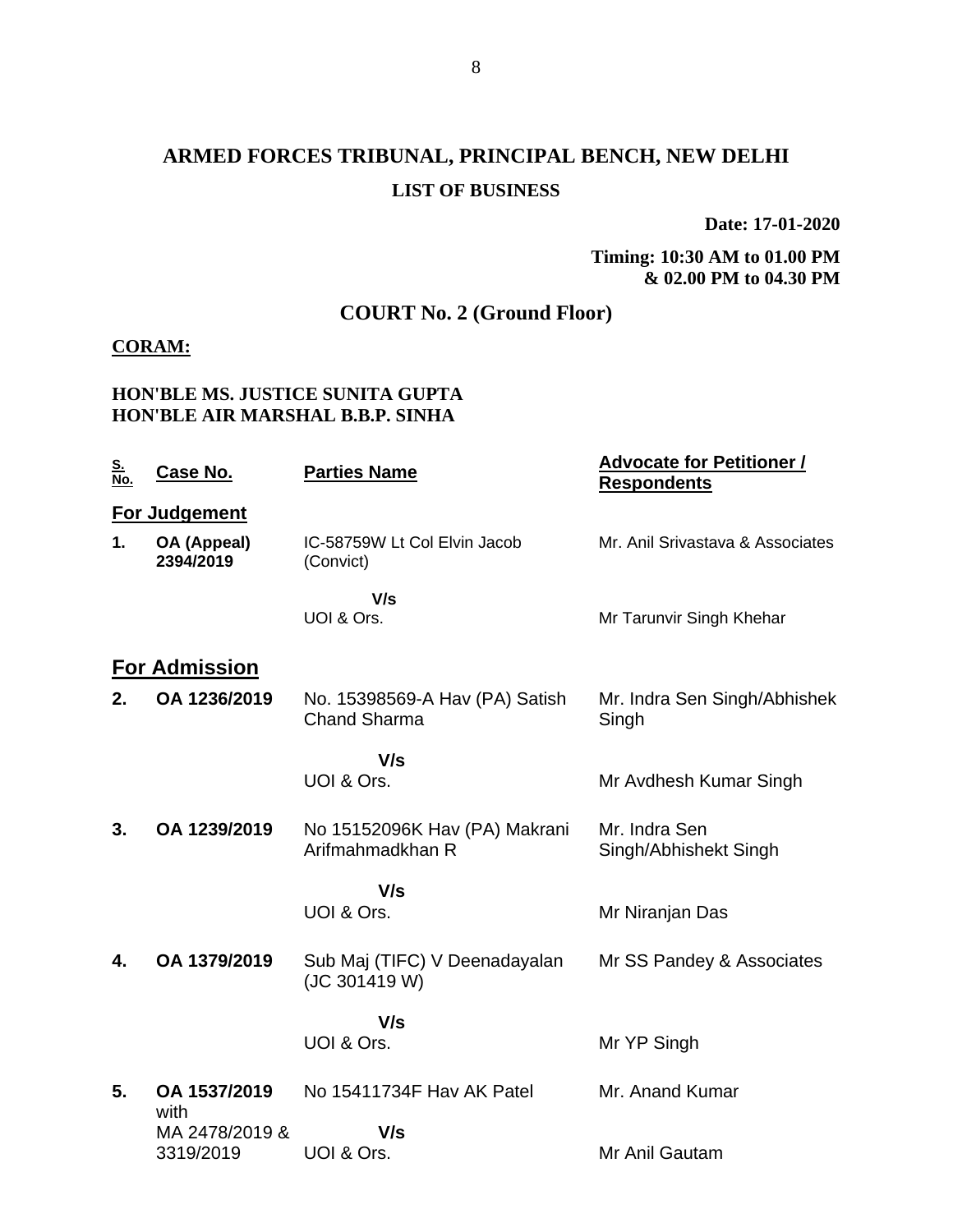| 6.  | OA 1836/2019                         | Ex JWO Chandra Kumar Dixit (No<br>704780T)                               | Mr. Baljeet Singh                                      |
|-----|--------------------------------------|--------------------------------------------------------------------------|--------------------------------------------------------|
|     |                                      | V/s<br>UOI & Ors.                                                        |                                                        |
|     |                                      |                                                                          | Mr. Arvind Kumar                                       |
| 7.  | OA 1954/2019<br>with<br>MA 2824/2019 | Ex HFO Ambika Prasad (No<br>647742 R)                                    | Mr Ved Prakash                                         |
|     |                                      | V/s                                                                      |                                                        |
|     |                                      | UOI & Ors.                                                               | Mr. S P Sharma                                         |
| 8.  | OA 123/2020                          | Ex HFL Kshetra Mohan Sen (624717)                                        | Mr. Baljeet Singh & Ms. Deepika<br>Sheoran             |
|     |                                      | V/s<br>UOI & Ors.                                                        | None                                                   |
|     |                                      |                                                                          |                                                        |
| 9.  | OA 124/2020                          | Ex LH Asgar Ali (156577-H)                                               | Mr. Ved Prakash                                        |
|     |                                      | V/s<br>UOI & Ors.                                                        | None                                                   |
|     |                                      |                                                                          |                                                        |
| 10. | OA 125/2020<br>with                  | IC-35214P Col V M Joshi (Retd.)                                          | Ms. Archana Ramesh                                     |
|     | MA 139/2020                          | V/s                                                                      |                                                        |
|     |                                      | UOI & Ors.                                                               | None                                                   |
| 11. | OA 127/2020<br>with<br>MA 141/2020   | TA-42440P Maj Sandeep Kumar Dagar Mr. S S Pandey & Associates<br>(Retd.) |                                                        |
|     |                                      | V/s                                                                      |                                                        |
|     |                                      | UOI & Ors.                                                               | None                                                   |
| 12. | OA 128/2020                          | Ex WO Dubey Awdhash Narayan<br>(662681)<br>V/s                           | Mr. Baljeet Singh & Ms. Deepika<br>Sheoran             |
|     |                                      | UOI & Ors.                                                               | None                                                   |
|     |                                      |                                                                          |                                                        |
|     |                                      | <b>For Hearing (pleadings not complete)</b>                              |                                                        |
| 13. | OA 2114/2018                         | Major Shubhra Gupta (MS16205Y)                                           | Mr. Jaideep Singh, Ms<br>Aishwarya Bhati, Kartik Dabas |
|     |                                      | V/s                                                                      | & Eysha Mary Sha                                       |
|     |                                      | UOI & Ors.                                                               | Dr. Vijender Singh Mahndiyan<br>for $R$ 1-5            |
| 14. | OA 340/2019<br>with                  | Hav/Clerk Sakti Sankar Rana (No<br>9112062 P)                            | Ms Archana Ramesh                                      |
|     | MA 875/2019                          | V/s<br>UOI & Ors.                                                        | Ms Suman Chauhan                                       |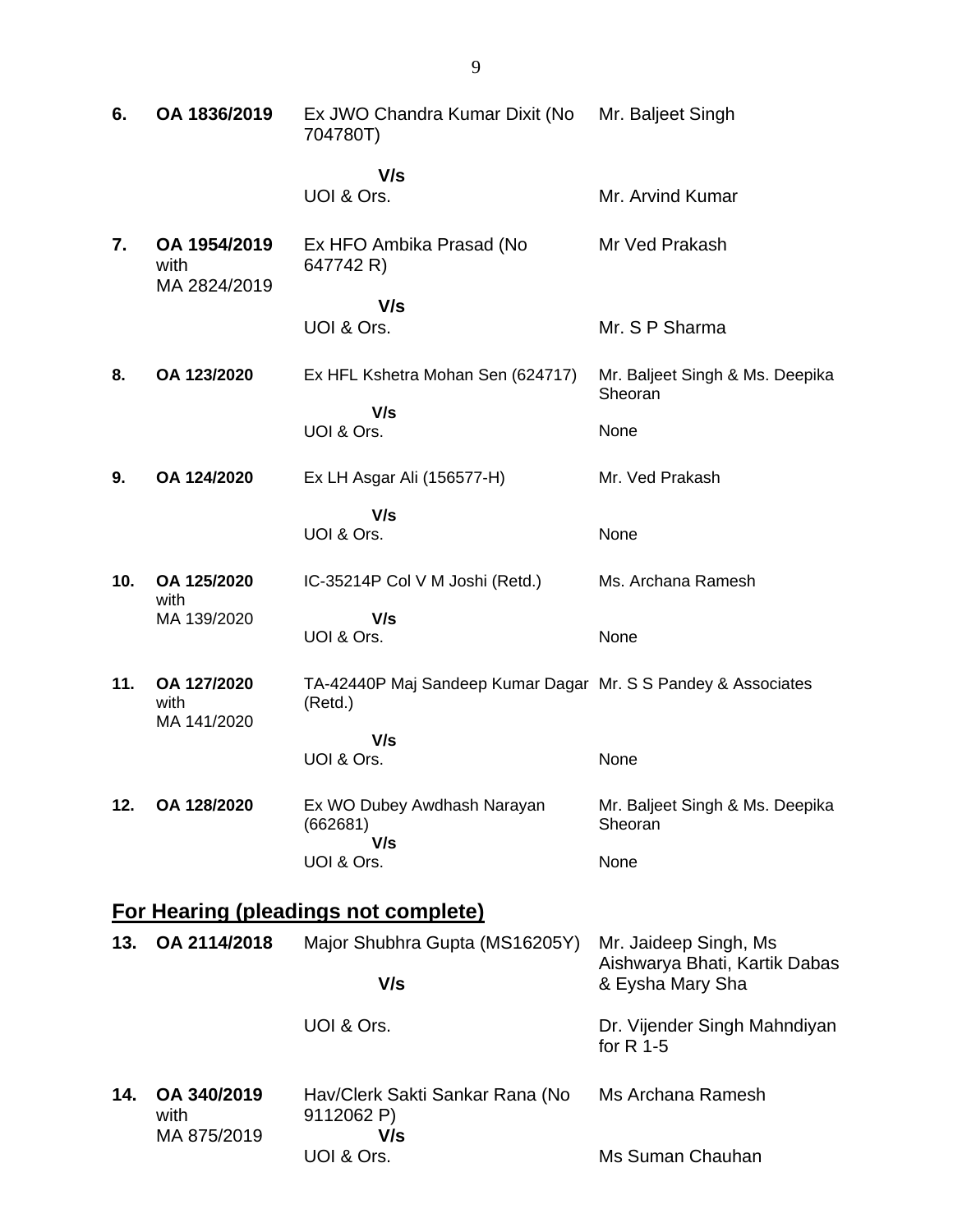**15. OA 460/2019** with MA 1019/2019 No. 4090813 Ex Rect Narendra Singh Mr. J P Sharma & Associates  **V/s** UOI & Ors. Mr. Satya Ranjan Swain **16. OA 648/2019** with MA 1236/2019 & 2342/2019 JC-375070 Ex Nb Sub Sirigiri Ranganayakulu  **V/s** UOI & Ors. Mr. Virender Singh Kadian Mr. Prabodh Kumar **17. OA 1700/2019** with MA 3318/2019 JC-701922F Nb Sub Santosh Kumar Pawar  **V/s** UOI & Ors. Mr. Anand Kumar Dr. Vijendra Singh Mahndiyan **18. OA 1718/2019** with MA 3317/2019 JC-702437Y Nb Sub Soumen Das  **V/s** UOI & Ors. Mr. Anand Kumar Mr. Anil Gautam **19. OA 1773/2019** with MA 3316/2019 No. 15435063-F Hav/PH F Rahaman  **V/s** UOI & Ors. Mr. Anand Kumar Mr. Tarunvir Singh Khehar **20. OA 2395/2019** Col Anil Kumar Gupta (IC 49314 L) Mr SS Pandey & Associates  **V/s** UOI & Ors. Mr. Harish V Shankar **For Execution 21. MA 1032/2019** in OA 500/2016 Capt Hemendra Kumar Singh (Retd) (SS-39418)  **V/s** UOI & Ors Ms Archana Ramesh Mr. Satya Ranjan Swain **22. MA 1650/2019** in OA 1275/2018 Ex Hav (Hony Nb Sub) Ram Lal Singh Jat (No 13879337 H)  **V/s** UOI & Ors Mr JP Sharma & Associates Mr Arvind Patel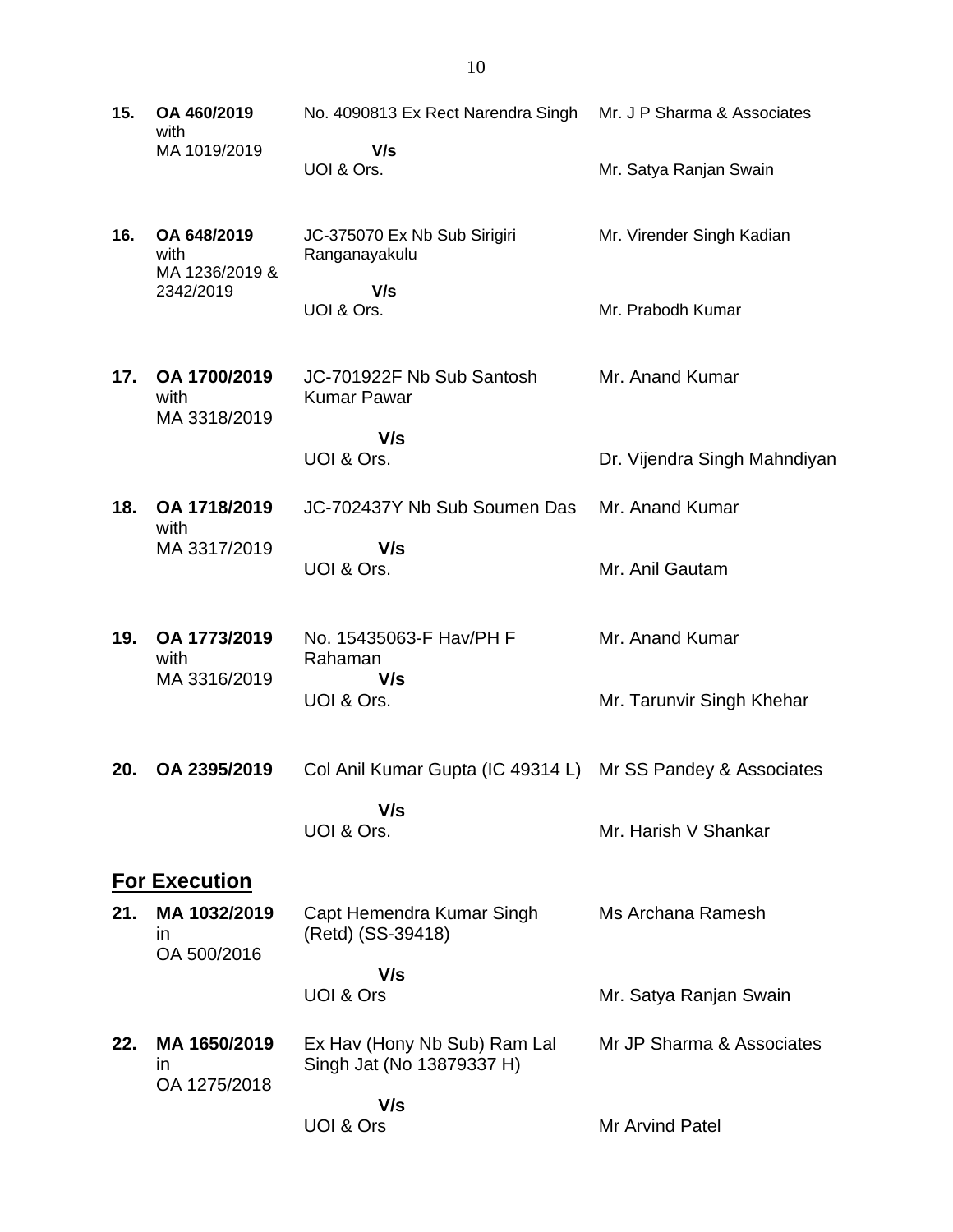| 23. | MA 1651/2019<br>in<br>OA 397/2016             | JC-084913K Ex Sub (Dvr MT) Ram Mr. JP Sharma & Associates<br>Phal |                                                                  |
|-----|-----------------------------------------------|-------------------------------------------------------------------|------------------------------------------------------------------|
|     |                                               | V/s<br>UOI & Ors                                                  | Mr Shyam Narayan                                                 |
| 24. | MA 1904/2019<br><i>in</i><br>OA 556/2015      | No. 1085891 Ex Swr Paramveer<br>Singh                             | Ms. Archana Ramesh                                               |
|     |                                               | V/s<br>UOI & Ors.                                                 | Mr. V Pattabhi Ram                                               |
| 25. | MA 1905/2019<br><i>in</i>                     | IC-40595L Col Arvind Kumar Singh Ms. Archana Ramesh<br>(Retd.)    |                                                                  |
|     | OA 690/2015                                   | V/s<br>UOI & Ors.                                                 | Mr. Prabodh Kumar                                                |
| 26. | MA 1906/2019<br>in                            | JC-761709L Sub Bhagwan shay<br>Sharma (Retd)                      | Mr. SS Pandey                                                    |
|     | OA 1990/2018                                  | V/s<br><b>UOI &amp;Ors</b>                                        | Dr. Vijendra Singh Mahndiyan                                     |
| 27. | MA 1934/2019<br>in MA 164/2014                | Ex Hav Dharamvir (NO 4176300)                                     | Mr. AK Trivedi                                                   |
|     | (RB, Jaipur)<br>in TA 27/2012<br>(RB, Jaipur) | V/s<br>UOI & Ors                                                  | Mr JS Yadav                                                      |
|     | <b>For Orders</b>                             |                                                                   |                                                                  |
| 28. | MA 138/2020<br>in.                            | Ex Sgt Mrinmoy Chatterjee (774309-B) Mr. V S Kadian               |                                                                  |
|     | OA 1350/2018                                  | V/s<br>UOI & Ors.                                                 | Mr. Satya Ranjan Swain                                           |
| 29. | MA 145/2020<br>in                             | Ex Sep Surendra Singh (No 14836752<br>M)                          | Mr Ajit Kakkar                                                   |
|     | OA (Appeal)<br>1978/2019                      | V/s<br>UOI & Ors                                                  | Mr. Shyam Narayan                                                |
|     | <b>Part Heard</b>                             |                                                                   |                                                                  |
| 30. | OA (Appeal)<br>1922/2018                      | N. 4576674M Hav Sham Das D Thru<br>his wife Mrs. Raji Nair        | Mr. Anand Kumar                                                  |
|     | with<br>MA 2125/2018 &                        | V/s                                                               | Mr. Karan Singh Bhati, Sr.<br><b>CGSC with Mr Tarunvir Singh</b> |

Khehar

MA 3309/2019

UOI & Ors.

11